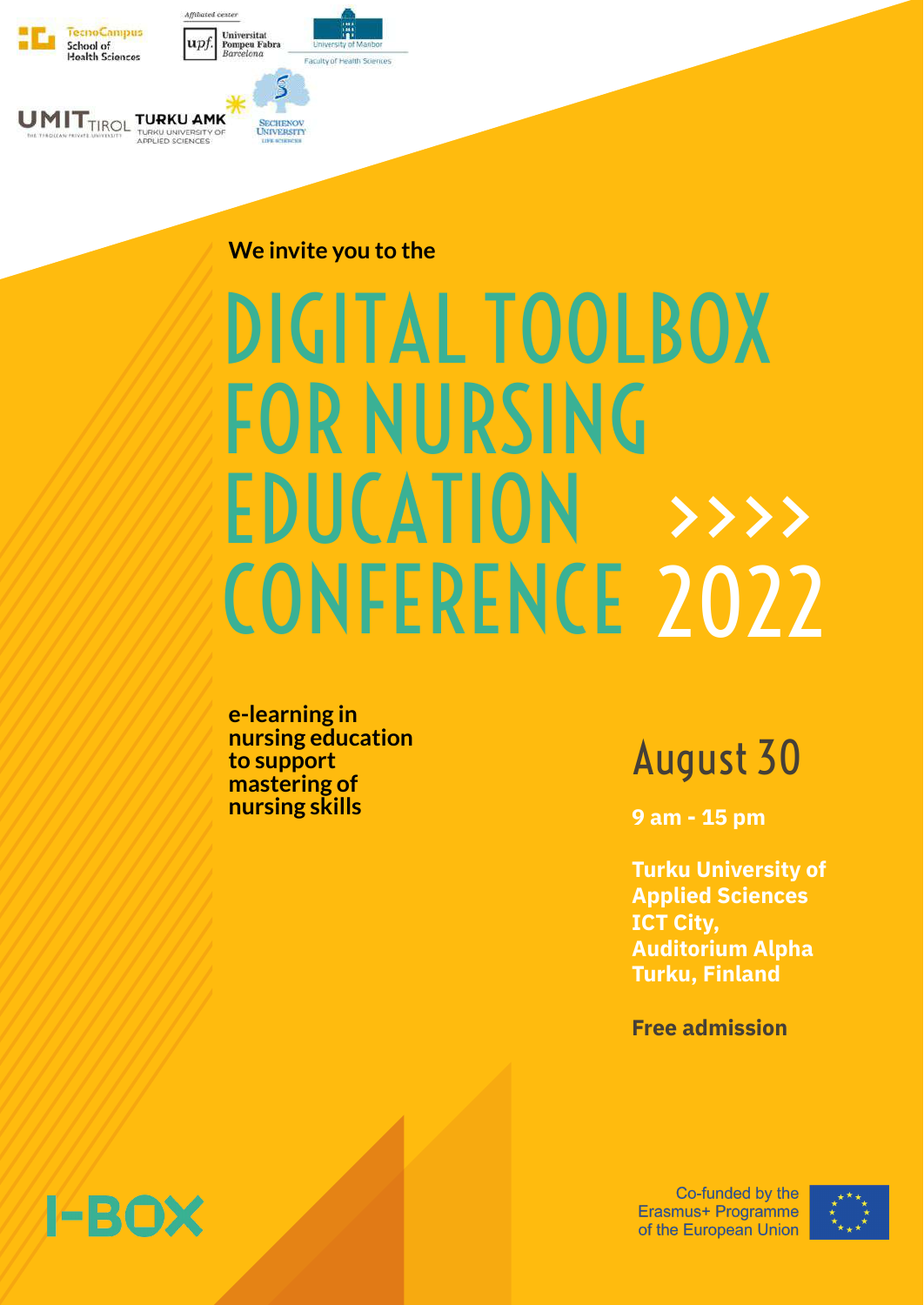### PROGRAM



#### 8.30 Registration opens

#### 9.00 Welcome

Rector Vesa Taatila and Chair persons Saara Laaksonen and Tuuli Paija, Turku University of Applied Sciences

#### 9.15 Keynote speaker to be announced later

#### 10.00 Digital educational process using the ASSURE model as an instructional design

Prof. Kasimovskaya Nataliya and Geraskina Natalia, Sechenov University

#### 10.30 Coffee break and networking

11.00 Development and validation of the "Digital tools" e-learning material Prof. Dr. Eva Schulc and MA Chiara Messina, UMIT

11.30 Presentation of the Digital Toolbox for Nursing Education Platform Assoc. Prof. Gregor Stiglic and Lucija Gosak, University of Maribor

#### 12.30 Self-service lunch

#### 13.30 Practicum training in a simulation environment

Associate Prof. Carolina Chabrera, RN, MSN, PhD; Full Professor Esther Cabrera, RN, PhD, FEANS. TecnoCampus (Pompeu Fabra University)

#### 14.00 Recommendations of good practices to implement educational e-learning material in nursing education

MNSc Saara Laaksonen and MNSc Tuuli Paija, TUAS

#### 15.00 Closing of the conference

We reserve the right to make changes to the program



Co-funded by the Erasmus+ Programme of the European Union